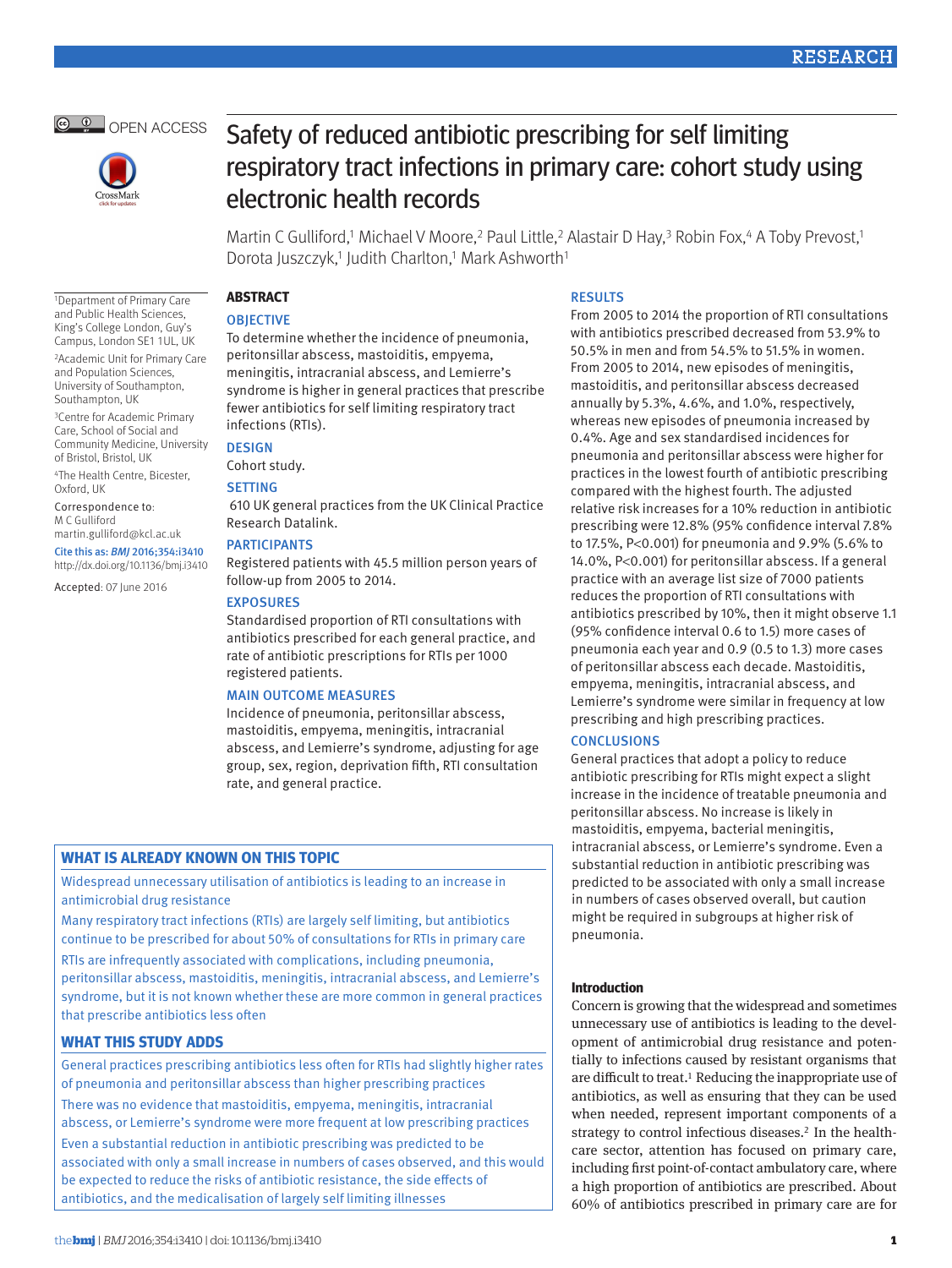respiratory tract infections  $(RTIs)$ .<sup>3</sup> RTIs, including common colds, sore throat, cough, acute bronchitis, otitis media, and sinusitis are often self limiting and usually improve without specific treatment.4 Antibiotic treatment of RTIs offers negligible benefit to affected patients<sup>5</sup> and is often associated with side effects.<sup>6</sup> Guidance in the United Kingdom recommends that either a no antibiotic prescribing strategy or a delayed antibiotic prescribing strategy should be agreed for most patients with RTIs.<sup>3</sup> Nevertheless, around 36% of common colds continue to be treated with antibiotics, as do 40% of episodes of sore throat, 70% of otitis media, and 90% of sinusitis.7 Wide variation exists among general practices. About 50% of all general practice consultations for RTIs result in an antibiotic prescription, but some general practices issue prescriptions at a rate of more than 80% and others at less than 20%.8 This contrasts with practice in the Netherlands, where 22.5% of RTI episodes in 2010 were treated with antibiotics.9 A considerable amount of research has been done<sup>10-12</sup> to develop interventions that might help general practitioners to reduce the rate of antibiotic prescribing for RTIs. This has been translated into policy guidance<sup>3</sup> and public campaigns<sup>13</sup> to control unnecessary antibiotic use.

Clinical concern that reducing antibiotic use might increase the risk of complications following RTIs might be realistic. Evidence from clinical trials suggests that antibiotics may reduce the risk of suppurative complications of RTIs,<sup>5</sup> but the more serious complications are generally too rare to evaluate precisely in randomised studies. A cohort study in 162 general practices in the General Practice Research Database from 1991 to 2001 evaluated the effect of antibiotic treatment on the incidence of pneumonia after upper RTI, peritonsillar abscess after sore throat, and mastoiditis after otitis media.14 The results suggested that antibiotic treatment was associated with lower odds of each of these complications, but the overall risk of complications was generally small and the number of patients who would have to be treated to avoid one complication was estimated to be in excess of 4000. However, pneumonia was more common; in people aged 65 or more an estimated one case for every 39 antibiotic prescriptions might be avoided. Infections of the middle ear or sinuses may rarely be complicated by intracranial abscess.<sup>15</sup> Lemierre's syndrome,<sup>16</sup> from thrombophlebitis of the internal jugular vein associated with *Fusobacterium necrophorum* infection, is a rare complication of sore throat,16 but *F necrophorum* might be frequently detectable in patients with symptoms of sore throat.17 18 The annual number of cases of Lemierre's syndrome in England was reported to have increased from 19 in 1997 to 34 in 1999, prompting a reminder from the chief medical officer that some symptoms of sore throat may require antibiotic treatment.19 In addition to concerns about complications, medical practitioners may be concerned about the potential consequences of diagnostic misclassification. The initial symptoms of meningitis may sometimes resemble an influenza-like illness.20 Awareness of the possibility of a more serious diagnosis

might prompt general practitioners to issue an antibiotic prescription for conditions in which antibiotics are not usually indicated.

These observations raise important questions for a policy to reduce antibiotic prescribing for RTIs in primary care: Is there a safe level of antibiotic prescribing for RTIs? What target can general practices safely adopt in reducing the proportion of consultations for RTIs with antibiotics prescribed? Is there a threshold for antibiotic prescribing below which complications may increase? We evaluated the safety of a policy to reduce antibiotic prescribing for RTIs in primary care and the incidence of pneumonia, peritonsillar abscess, mastoiditis, empyema, meningitis, intracranial abscess, and Lemierre's syndrome. We determined whether these complications were more common in general practices that prescribe fewer antibiotics for self limiting RTIs than higher prescribing practices. We aimed to use this information to quantify the potential clinical and public health impact of changes in antibiotic prescribing practice.

#### **Methods**

The data source for the study was the UK Clinical Practice Research Datalink (CPRD).<sup>21</sup> This is a large database containing fully anonymised electronic records from about 7% of UK general practices from 1987 to the present. CPRD data are considered representative of the UK population, and the high quality of CPRD data have been confirmed in many studies.<sup>21</sup> For the present study, we included data for the 10 year period from 2005 to 2014. During this period the CPRD included data for an open cohort of about 4.5 million registered patients.

### Definition of infective complications of RTIs

We evaluated the number of first episodes of infective complications in the entire registered population of CPRD from 2005 to 2014. Such complications were defined using Read medical codes recorded in participants' electronic health records. The Read code classification represents a terminology used to code primary care electronic health records in the UK.<sup>22</sup> Electronic health records include diagnoses recorded at primary care consultations and home visits. In addition, the CPRD referral file includes coded data for hospital referrals and hospital discharges. In analyses we evaluated pneumonia (57 codes), empyema (14 codes), peritonsillar abscess (5 codes), mastoiditis (13 codes), bacterial meningitis (19 codes), and intracranial abscess (14 codes). Codes for "pneumonia" were drawn from section H2 of the Read code classification, which includes codes for "pneumonia and influenza." Codes were included if they indicated the presence of pneumonia without a viral cause. "Bacterial meningitis" included codes for meningococcal meningitis, meningococcal septicaemia, pneumococcal meningitis, and haemophilus meningitis, as well as unspecified bacterial meningitis. Code lists are available from the authors. Data were extracted for all participants with records of infective complications from 2005 to 2014. We defined incident events as the first record of an event in a participant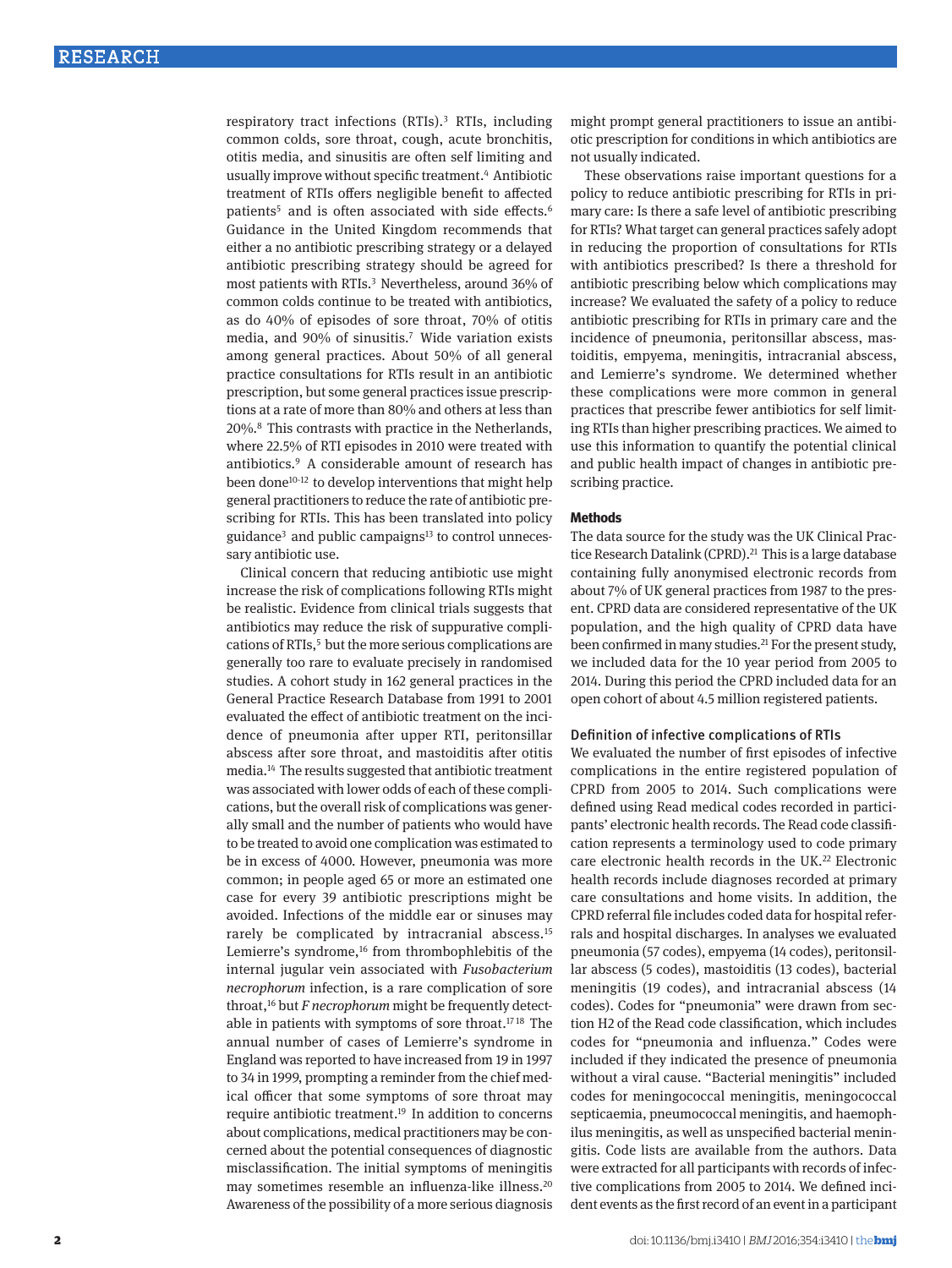that was recorded more than 12 months after the start of the participant's CPRD record. Sex, year, and age group were included as individual level covariates. Nine 10 year age groups were employed, with categories of 0 to 14 years and 85 years or more. We aggregated incident events by year, age group, sex, and general practice. Person time for the registered CPRD population was estimated by year, age group, sex, and general practice to estimate rates of infective complications. Cluster level covariates included CPRD region, with 10 regions in England, as well as Wales, Scotland, and Northern Ireland. Deprivation fifth was included, based on general practice level data for indices of multiple deprivation score (IMD 2010) for England, and equivalent scores in Scotland, Wales, and Northern Ireland.

## Definition of RTI consultation and antibiotic prescribing rates

We estimated age standardised measures for RTI consultations and antibiotic prescribing as reported previously.7 23 For each CPRD general practice we estimated the rate of RTI consultations per 1000 registered





Fig 1 | Age standardised consultation rate for self limiting respiratory tract infections (RTIs), antibiotic prescribing rate for RTIs, and proportion of RTI consultations with antibiotics prescribed in 610 general practices contributing to the UK Clinical Practice Research Datalink. Red open circles represent females; blue filled circles represent males. Lines fitted by least squares

registered patients, and the proportion (%) of RTI consultations with antibiotics prescribed. These prescribing measures were estimated on a sample of CPRD data because it was not feasible and our licence did not allow us to perform the analysis on the entire CPRD database. Participants were sampled from all acceptable patients included in CPRD. A random sample of 75 currently registered patients was drawn without replacement for each year from 2005 to 2014. This gave a maximum sample of 750 participants, with up to 7500 person years of observation for each practice. We aimed to achieve a total sample of fewer than 0.5 million, and the total sample for analysis was 411 226 participants from 643 general practices. This allowed us to estimate practice specific proportions with a 1% margin of error. For participants in the sample, we estimated person years as denominator from the start of CPRD registration or 1 January 2005, to the end of the participant's CPRD record or 31 December 2014. We identified self limiting RTIs using medical codes recorded during general practice consultations. These were classified into five groups following the recommendations of the National Institute for Health and Care Excellence<sup>3</sup>: colds and "upper respiratory tract infections"; sore throat, including pharyngitis and laryngitis; cough and acute bronchitis; otitis media; and rhinosinusitis. Acute bronchitis was included because current recommendations are to avoid antibiotic treatment.3 Consultations for RTIs were identified, and we selected first consultations within a 14 day time window. Data for participants aged 100 or older were excluded. We identified antibiotic prescriptions issued on the same day as consultations for respiratory problems and then estimated for each general practice the rate of consultations for RTIs per 1000 person years, rate of antibiotic prescribing for RTIs per 1000 person years, and proportion (%) of RTI consultations with antibiotics prescribed. Rates and proportions were standardised for age and sex using the 2013 European standard population. After excluding practices with insufficient data, because of short periods of contributing to CPRD, we estimated rates for 610 CPRD general practices.

patients, the antibiotic prescribing rate for RTI per 1000

#### Statistical analysis

In the final stage of the analysis, we estimated the numbers of infective complications with person years at risk, in relation to general practice specific rates of RTI consultations and antibiotic prescribing. Mixed effects Poisson models were fitted using the hglm package<sup>24</sup> in the R program.25 General practice was fitted as a random effect. The log of person years was included as offset. Fixed effects included sex, year, age group, region, and deprivation fifth. We evaluated the association of age standardised RTI consultation rate with rates of infective complications. After adjusting for the RTI consultation rate, we evaluated the association of the antibiotic prescribing rate and the antibiotic prescribing proportion with infective complication rates. Incident rate ratios (95% confidence intervals) were estimated for each fourth of RTI consultation rate, antibiotic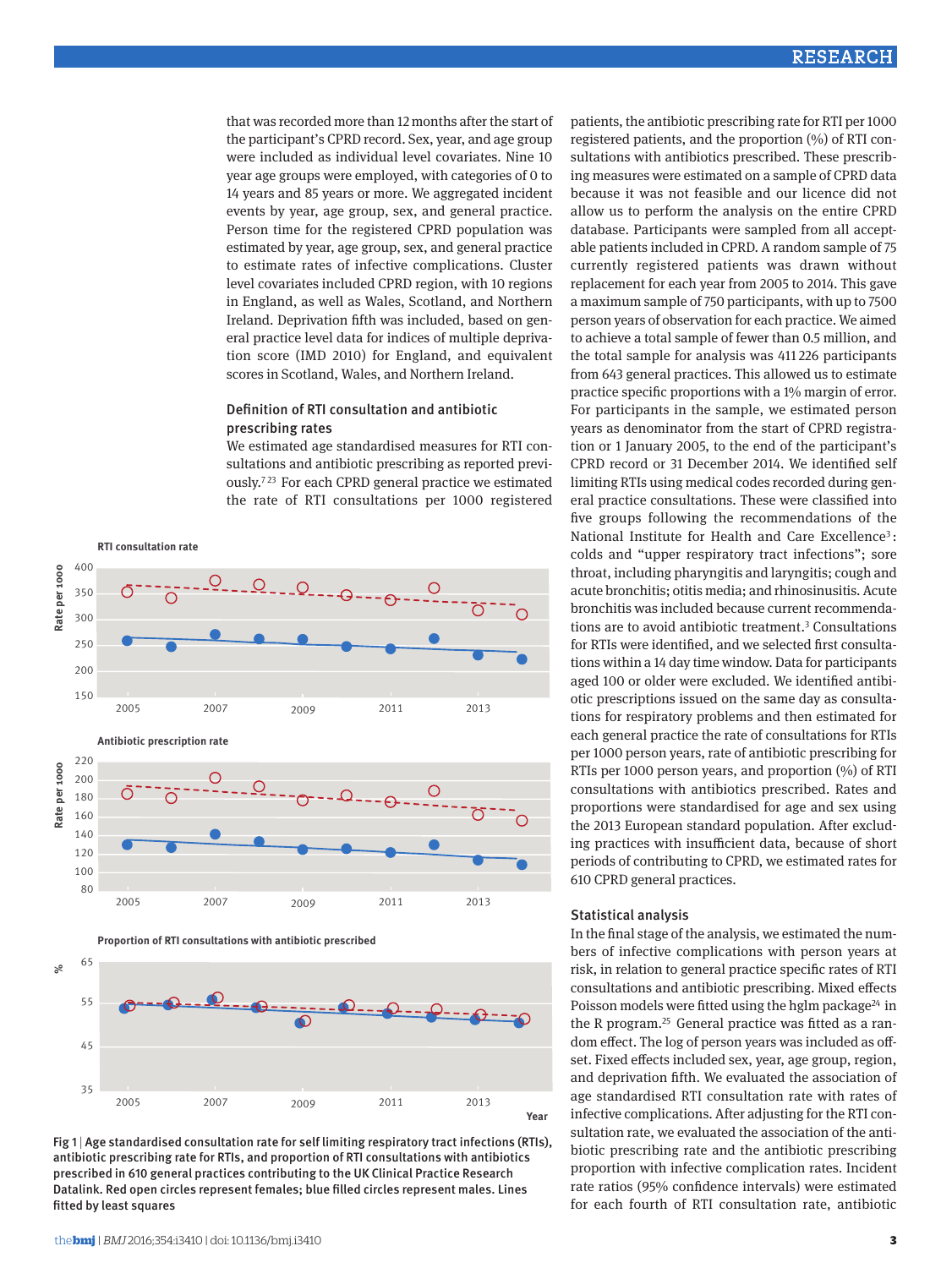

Fig 2 | Incidence of infective complications in 610 general practices contributing to the UK Clinical Practice Research Datalink. Red open circles represent females; blue filled circles represent males. Lines fitted by least squares

prescribing rate, or antibiotic prescribing proportion, using the lowest fourth for reference. The RTI consultation rate, antibiotic prescribing rate, and antibiotic prescribing proportion were also fitted as continuous predictors, and we estimated incident rate ratios for each 10 unit change in the predictor. We evaluated whether the addition of quadratic terms improved goodness of fit. As there were small numbers of events for intracranial abscess, and mixed effects models did not converge, we omitted the random effect for general practice for this outcome. Regression models were not fitted for Lemierre's syndrome because this condition was rare. The ggplot<sup>226</sup> and forestplot<sup>27</sup> packages in R were used to present the results.

To present the clinical implications of these findings, we calculated the number of events expected in a general practice with 7000 patients (the general practice mean list size for England) during 10 years of follow-up. To estimate the expected number of consultations for RTIs we used the median (95% range) for the RTI consultation rate. To estimate expected numbers of complications and antibiotic prescriptions we used the disease incidence and distribution of antibiotic prescribing proportion for the highest prescribing fourth. We used the relative risk increase for a 10% change in antibiotic prescribing from the Poisson model to estimate the expected change in number of infective complications.

## Patient involvement

No patients were involved in setting the research question or the outcome measures, nor were they involved in developing plans for design or implementation of the study. No patients were asked to advise on interpretation or writing up of results. Results will be disseminated to relevant patient communities through news media.

## **Results**

Data were analysed for 610 UK Clinical Practice Research Datalink (CPRD) general practices, with 45465 201 registered person years of observation from 2005 to 2014. Figure 1 presents data for RTI consultations and associated antibiotic prescribing between 2005 and 2014. The RTI consultation rate per 100000 continued a long term decline<sup> $7$ </sup> during the period, decreasing from 256 to 220 per 100000 in men and from 351 to 307 per 100000 in women. The antibiotic prescribing rate for RTIs declined from 128 to 106 per 100 000 in men and from 184 to 155 per 100 000 in women. The proportion of RTI consultations with antibiotics prescribed declined from 53.9% to 50.5% in men and from 54.5% to 51.5% in women.

Figure 2 and table 1 show changes between 2005 and 2014 in rates of outcome measures for males and females registered in CPRD. Over the period there were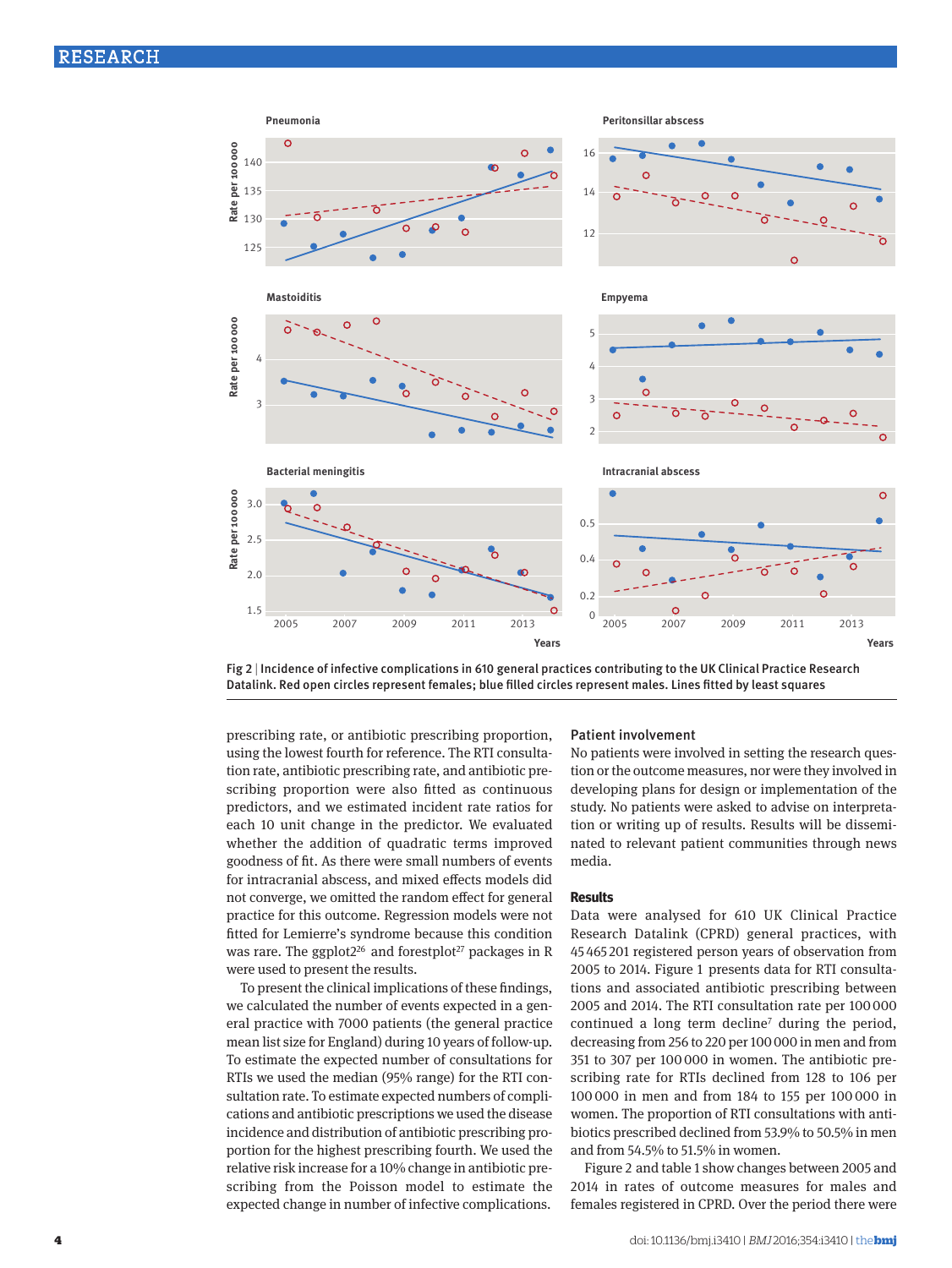#### Table 1 | Annual percentage relative change in incidence of infective complications from 2005 to 2014

| Infective complications     | Annual % change in relative<br>incidence (95% CI)* | P value |
|-----------------------------|----------------------------------------------------|---------|
| Pneumonia                   | 0.36(0.09 to 0.64)                                 | 0.008   |
| Peritonsillar abscess       | $-0.99$ (-1.45 to $-0.53$ )                        | < 0.001 |
| <b>Mastoiditis</b>          | $-4.64$ $(-5.21$ to $-4.07)$                       | < 0.001 |
| Empyema                     | $-0.56$ ( $-1.16$ to 0.05)                         | 0.07    |
| <b>Bacterial meningitis</b> | $-5.28$ ( $-4.69$ to 5.87)                         | < 0.001 |
| Intracranial abscess        | $-1.36$ ( $-6.66$ to 3.68)                         | 0.60    |
|                             |                                                    |         |

\*Adjusted for age group, sex, region, deprivation fifth, consultation rate for respiratory tract infections (RTIs), and proportion of RTI consultations with antibiotics prescribed and clustering by general practice.

> declining trends in incidence of peritonsillar abscess (1% yearly), mastoiditis (4.6%), and meningitis (5.3%), pneumonia showed an increase of 0.4% yearly, and empyema and intracranial abscess showed no clear change over time.

> General practices were divided into fourths according to the proportion of RTI consultations with antibiotics prescribed (table 2 ). General practices in the highest fourth prescribed antibiotics at a median 65% (range 58% to 79%) of RTI consultations, whereas general practices in the lowest fourth prescribed antibiotics at a median 38% (29% to 44%) of RTI consultations. Table 2 shows the age standardised incidence rates for each of the infective complications. The incidence of pneumonia was 157 (95% confidence interval 154 to 159) per 100000 at low prescribing practices but 119 (117 to 121) per 100000 at high prescribing practices. The corresponding values for peritonsillar abscess were 15.6 (15.5 to 15.8) per 100000 and 12.9 (12.8 to 13.0) per 100000. Mastoiditis, empyema, bacterial meningitis, and intracranial abscess showed lower incidence rates, which did not appear to be associated with antibiotic prescribing category. Fourteen cases of Lemierre's syndrome occurred, which were evenly distributed between prescribing categories, with an overall incidence rate of 0.31 per million.

Figure 3 presents the occurrence of infective complications according to the rate of RTI consultations. General practices in the highest fourth for RTI consultation rate had higher incidence rates for pneumonia and mastoiditis (1.35, 1.14 to 1.61, P=0.001 and 1.67, 1.20 to 2.33, P=0.002, respectively) compared with general practices in the lowest fourth. Peritonsillar abscess, empyema, bacterial meninigitis, and intracranial abscess were not associated with the general practice RTI consultation rate.

Figure 4 shows the association between the proportion of RTI consultations with antibiotics prescribed and the incidence of infective complications. The risk of pneumonia and peritonsillar abscess decreased as the antibiotic prescribing proportion for RTI increased, but there was no clear evidence of an association for mastoiditis, empyema, meningitis, and intracranial abscess. For general practices in the highest fourth of antibiotic prescribing, the incidence rate ratio for pneumonia was 0.70 (95% confidence interval 0.59 to 0.82, P<0.001), and for peritonsillar abscess was 0.78 (0.68 to 0.90, P<0.001) compared with the lowest fourth.

Figure 5 shows the association between the antibiotic prescribing rate and infective complications. Pneumonia showed an association with the antibiotic prescribing rate (incidence rate ratio for highest fourth 0.74, 0.58 to 0.95, P=0.02). Peritonsillar abscess showed a weak association (0.84, 0.68 to 1.03, P=0.09) but the other infective complications did not. The antibiotic prescribing rate is determined by the RTI consultation rate and the proportion of consultations with antibiotics prescribed. It is correlated with both the RTI consultation rate  $(r=0.82)$  and the antibiotic prescribing proportion (r=0.66).

Table 3 shows incident rate ratios estimated after fitting the predictors as continuous variables. These estimates are consistent with linear associations; adding quadratic terms did not improve the goodness of fit. An increasing RTI consultation rate was associated with an increasing incidence of pneumonia and mastoiditis. An increasing antibiotic prescribing proportion was associated with a declining incidence of pneumonia and peritonsillar abscess. Each 10% increase in antibiotic

Table 2 | Distribution of general practices and person years follow-up for registered patients from 2005 to 2014 for 610 general practices contributing to the UK Clinical Practice Research Datalink

|                                                                                      | Fourths of proportion of RTI consultations with antibiotics prescribed |                        |                        |                        |  |
|--------------------------------------------------------------------------------------|------------------------------------------------------------------------|------------------------|------------------------|------------------------|--|
| <b>Variables</b>                                                                     | High $\geq$ 58%                                                        | 51-57%                 | 44-50%                 | Low < 44%              |  |
| No of general practices                                                              | 152                                                                    | 153                    | 152                    | 153                    |  |
| No of person years from registered<br>patients                                       | 10573885                                                               | 12135183               | 12109005               | 10647128               |  |
| Median (95% range) proportion of<br>RTI consultations with antibiotics<br>prescribed | 65 (58-79)                                                             | 54 (51-57)             | 48 (45-50)             | $38(29-44)$            |  |
| Infective complications*:                                                            |                                                                        |                        |                        |                        |  |
| Pneumonia                                                                            | 119.2 (117.0 to 121.3)                                                 | 129.1 (126.9 to 131.2) | 156.4 (154.0 to 158.7) | 156.6 (154.0 to 159.1) |  |
| Peritonsillar abscess                                                                | 12.9 (12.8 to 13.0)                                                    | 13.2 (13.1 to 13.3)    | 14.1 (13.9 to 14.2)    | 15.6 (15.5 to 15.8)    |  |
| Mastoiditis                                                                          | 3.48 (3.37 to 3.60)                                                    | 3.31 (3.21 to 3.42)    | 3.32 (3.19 to 3.46)    | 3.38 (3.25 to 3.51)    |  |
| Empyema                                                                              | 3.64 (3.27 to 4.01)                                                    | 4.00 (3.63 to 4.37)    | 3.66 (3.31 to 4.01)    | 4.00 (3.61 to 4.40)    |  |
| <b>Bacterial meningitis</b>                                                          | 2.19 (1.90 to 2.47)                                                    | 2.16 (1.90 to 2.42)    | 2.24 (1.97 to 2.51)    | 2.45 (2.15 to 2.75)    |  |
| Intracranial abscess                                                                 | $0.37(0.25 \text{ to } 0.48)$                                          | 0.35(0.24 to 0.46)     | 0.55 (0.42 to 0.69)    | $0.42$ (0.29 to 0.55)  |  |
| Lemierre's syndrome                                                                  | 4 cases                                                                | 3 cases                | 2 cases                | 5 cases                |  |
| RTI=respiratory tract infection                                                      |                                                                        |                        |                        |                        |  |

RTI=respiratory tract infection.

\*Values are age and sex standardised incidence rate per 100000 (95% CI).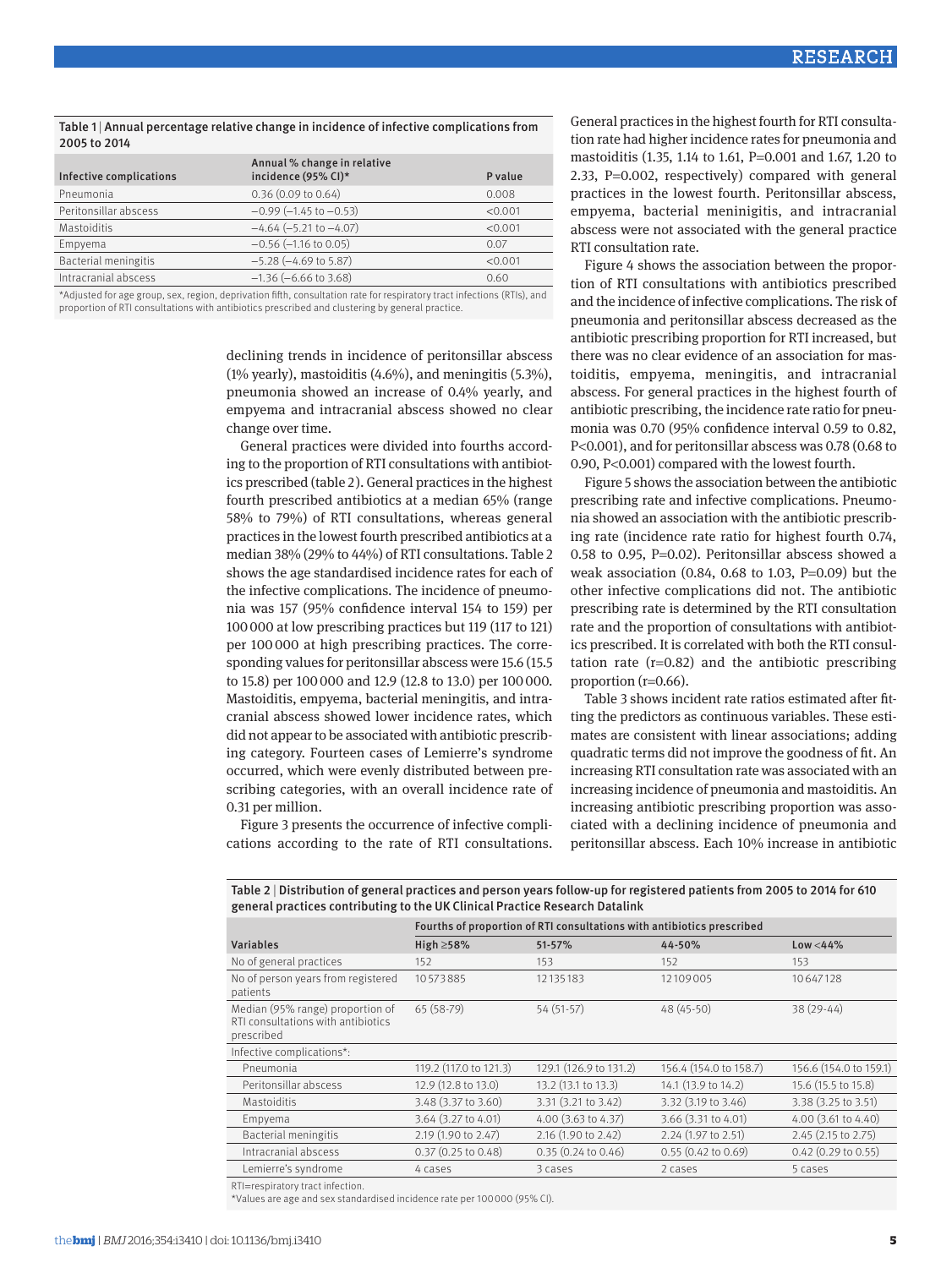## RESEARCH



Fig 3 | Association of incidence of infective complications with fourth of consultation rate for self limiting respiratory tract infections (RTIs). Rates are number of incident events per 100000 person years. Incidence rate ratios (IRRs) were adjusted for sex, age group, region, deprivation fifth, and clustering by general practice

> prescribing proportion was associated with a 12.8% (95% confidence interval 7.8% to 17.5%) relative decrease in pneumonia and a 9.9% (5.6% to 14.0%) decrease in peritonsillar abscess. Associations with the antibiotic prescribing rate fitted as a linear predictor were consistent with those for the antibiotic prescribing proportion. In additional analyses, we found that the incidence rate ratio associating the antibiotic prescribing proportion with pneumonia was similar for the population aged less than 65 years and 65 years or older.

> A general practice with the mean list size for England of 7000 registered patients is expected to have 20300 consultations (95% range 11 340 to 30380) for RTIs over 10 years (table 4). A general practice of this size, with an average RTI consultation rate, might issue 13 195 (11 744 to 16 037) antibiotic prescriptions during this period if it is in the highest prescribing fourth. If the practice reduces the proportion of RTI consultations with antibiotics prescribed by 10% it will issue 2030 (1134 to 3038) fewer antibiotic prescriptions for RTIs. This reduction in antibiotic prescribing is expected to be associated with 1.1 (0.6 to 1.5) more cases of pneumonia each year and 0.9 (0.5 to 1.3) more cases of periton

sillar abscess each decade (table 4). The number of cases of mastoiditis, empyema, bacterial meningitis, intracranial abscess, and Lemierre's syndrome are not expected to increase.

#### **Discussion**

We used a large dataset of electronic health records to investigate the safety of reducing unnecessary antibiotic prescribing for respiratory tract infections (RTIs) in primary care. The results show that general practices prescribing fewer antibiotics for RTIs may expect to have a slightly higher incidence of pneumonia and peritonsillar abscess than higher prescribing general practices. If a general practice with an average list size of 7000 patients reduced the proportion of RTI consultations with antibiotics prescribed by 10%, it might encounter about one additional case of pneumonia each year and one additional case of peritonsillar abscess each decade. Changes will be proportionately greater for larger reductions in antibiotic prescribing. These estimates represent averages across general practice populations, but complications might be fewer than expected if general practitioners are able effectively to stratify antibiotic prescribing according to level of risk. There was no evidence that diagnoses of mastoiditis, empyema, bacterial meningitis, or intracranial abscess might increase. Lemierre's syndrome was rare, with about one case per two million person years, but there was no evidence that this was more common at low prescribing practices. This is reassuring in view of recent suggestions that *F necrophorum* may often be present in patients with sore throat.18 These estimates must be viewed in the context of quantitatively important declining secular trends in incidence for several infective complications of RTI, including peritonsillar abscess, mastoiditis, and meningitis. Bacterial meningitis from pneumococcal, meningococcal, or haemophilus infection has declined after the introduction of vaccination programmes.28 However, the incidence of pneumonia showed a slight increase over time, consistent with previous studies based on hospital admissions.<sup>29</sup> 30

Reducing the proportion of RTI consultations with antibiotics prescribed by 10% is expected to be accompanied by some 2000 fewer antibiotic prescriptions for each practice over 10 years. Benefits to individual patients from avoiding antibiotics include reductions in common adverse reactions to antibiotics, such as rashes, vomiting, and diarrhoea, which may affect  $10\%$  of patients,<sup>6</sup> as well as less common side effects such as anaphylaxis. Benefits to general practices may include a demedicalisation of RTIs followed by a decline in the rate of consultations, since previous observational studies show that higher prescribing general practices receive more consultations for RTIs.<sup>31</sup> Trial evidence shows that even one antibiotic prescription increases the likelihood of reconsultation for a new episode of an RTI.32 Most of the complications identified do not require hospital admission and currently respond well to antibiotics, so simply the occurrence of an uncommon complication rate is not in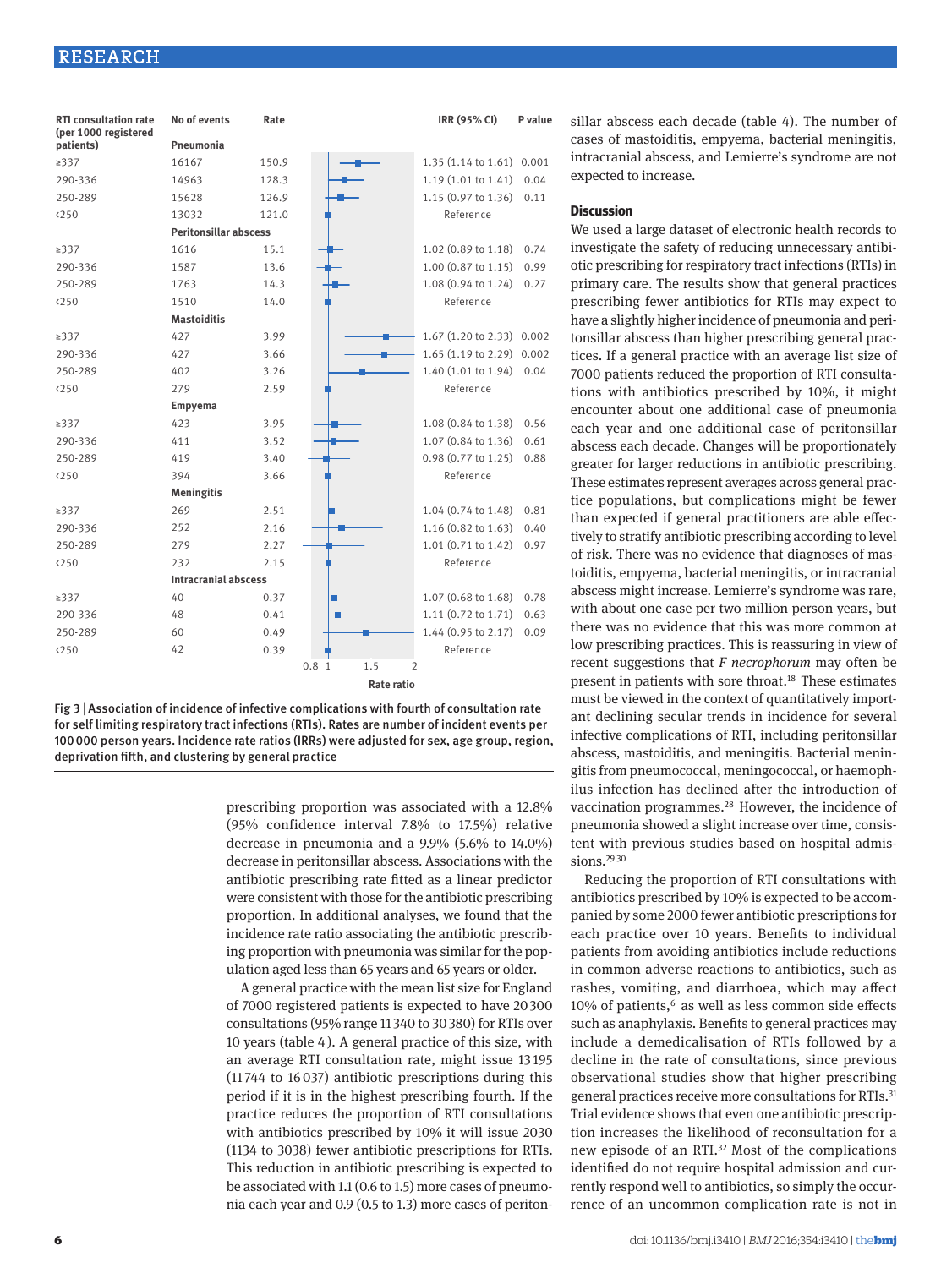| <b>Antiobiotic</b><br>prescribing | No of events                 |                   | <b>IRR (95% CI)</b>       | P value |
|-----------------------------------|------------------------------|-------------------|---------------------------|---------|
| proportion (%)                    | Pneumonia                    |                   |                           |         |
| >58                               | 12042                        |                   | 0.70 (0.59 to 0.82)       | (0.001) |
| $51 - 57$                         | 14602                        |                   | $0.74$ (0.63 to 0.87)     | (0.001) |
| $44 - 50$                         | 17843                        |                   | 0.98 (0.83 to 1.15)       | 0.80    |
| (44)                              | 15303                        |                   | Reference                 |         |
|                                   | <b>Peritonsillar abscess</b> |                   |                           |         |
| >58                               | 1374                         |                   | 0.78 (0.68 to 0.90)       | (0.001) |
| $51 - 57$                         | 1645                         |                   | $0.81$ $(0.71$ to $0.93)$ | 0.002   |
| 44-50                             | 1741                         |                   | 0.90 (0.79 to 1.03)       | 0.11    |
| (44)                              | 1716                         |                   | Reference                 |         |
|                                   | <b>Mastoiditis</b>           |                   |                           |         |
| $\geq$ 58                         | 368                          |                   | 1.00 (0.72 to 1.39)       | 1.00    |
| $51 - 57$                         | 402                          |                   | 0.90 (0.65 to 1.24)       | 0.52    |
| $44 - 50$                         | 403                          |                   | 0.97 (0.70 to 1.33)       | 0.83    |
| (44)                              | 362                          |                   | Reference                 |         |
|                                   | Empyema                      |                   |                           |         |
| $\geq$ 58                         | 369                          |                   | $0.84$ (0.65 to 1.07)     | 0.16    |
| $51 - 57$                         | 455                          |                   | 1.00 (0.78 to 1.27)       | 0.97    |
| $44 - 50$                         | 424                          |                   | 0.95 (0.75 to 1.20)       | 0.67    |
| (44)                              | 399                          |                   | Reference                 |         |
|                                   | <b>Meningitis</b>            |                   |                           |         |
| $\geq$ 58                         | 232                          |                   | $0.83$ $(0.58$ to $1.18)$ | 0.29    |
| $51 - 57$                         | 266                          |                   | 0.89 (0.63 to 1.25)       | 0.50    |
| 44-50                             | 271                          |                   | 1.03 (0.58 to 1.18)       | 0.86    |
| (44)                              | 263                          |                   | Reference                 |         |
|                                   | <b>Intracranial abscess</b>  |                   |                           |         |
| >58                               | 39                           |                   | $0.89$ (0.56 to 1.40)     | 0.61    |
| $51 - 57$                         | 42                           |                   | 0.88 (0.57 to 1.37)       | 0.58    |
| 44-50                             | 66                           |                   | 1.32 (0.89 to 1.96)       | 0.17    |
| (44)                              | 43                           |                   | Reference                 |         |
|                                   | 0.5                          | 1.5<br>1          |                           |         |
|                                   |                              | <b>Rate ratio</b> |                           |         |

Fig 4 | Association of incidence of infective complications with fourth of antibiotic prescribing proportion. Incidence rate ratios (IRRs) were adjusted for consultation rate for respiratory tract infections, sex, age group, region, deprivation fifth, and clustering by general practice

> itself a justification for more widespread prescribing of antibiotics for initially uncomplicated presentations. The results did not support a threshold for safe or unsafe prescribing levels. Inspection of forest plots suggested some departure from linearity, but addition of non-linear terms did not improve the goodness of fit of regression models.

## Strengths and weaknesses in relation to other studies

Previous studies have consistently shown high levels of unnecessary prescribing of antibiotics for RTIs in primary care.33 While there has been a declining trend in the consultation rate for  $RTIs$ ,<sup>7</sup> the proportion of consultations with antibiotics prescribed has changed little,<sup>7</sup> despite the efforts of researchers, clinicians, and policymakers to bring about changes. General practitioners may often be concerned to meet patients' expectations for antibiotic prescriptions,<sup>34</sup> but both patients and prescribers might also have concerns about the safety of non-prescribing strategies.<sup>34</sup> One study<sup>14</sup> provided evidence that antibiotics reduced the risk of pneumonia, mastoiditis, and peritonsillar abscess but did not quantify the potential population impact of

these complications.

RESEARCH

The present results represent averages across general practice populations. Diversity among the population of patients at risk of RTIs is considerable. Current management guidelines for RTIs recommend that specific groups of patients should be considered to have positive indications for antibiotic treatment. An immediate antibiotic prescription is recommended if patients have clinical features suggestive of serious illness or complications,<sup>35</sup> have comorbidities, or are very young or very old.3 Further research is needed to evaluate whether the present results will be confirmed when subgroups that might be at higher risk, including older adults, are analysed separately. It is possible that general practices with the same overall level of antibiotic prescribing may differ in the appropriateness of their management of patients with defined markers of vulnerability, and this could influence the rate of complications. However, the clinical features of an RTI episode may have only limited predictive value for the future occurrence of complications, and a high proportion of complications might occur in patients who seem to be at low risk.<sup>36</sup> A delayed antibiotic prescribing strategy, in which a prescription is issued but only used if symptoms fail to improve, is sometimes recommended as a method for reducing antibiotic utilisation in the management of RTIs.<sup>337</sup> Delayed antibiotic prescribing may be as effective as immediate use of antibiotics in the prevention of complications of sore throat.4 The development and application of point-of-care testing to guide antibiotic prescribing might have a future role in identifying those who would potentially benefit from antibiotic treatment.38 <sup>39</sup>

## Strengths and weaknesses of this study

This study included more than 600 general practices, with a registered population of more than four million patients and 45 million person years of observation. Consequently, the study provided precise estimates for the more common outcomes evaluated. We acknowledge that there was lower power to evaluate potential changes in less common outcomes. We can conclude that the absolute risks of mastoiditis, empyema, intracranial abscess, and Lemierre's syndrome remain small, even in practices with low rates of antibiotic prescribing. This study adopted a population perspective, aiming to quantify the outcomes of either high prescribing or low prescribing strategies in the management of RTIs. Consequently, we evaluated changes in infective complications at the level of the general practice population. The research did not deal with variation in prescribing at the level of the individual doctor. The research did not show whether individual patients who experienced complications received antibiotics. Conclusions might differ if individual level analyses showed that complications arise in patients who were treated with antibiotics. We did not evaluate the outcomes of individual patients identified as having complications in this study. Further research is required to evaluate the severity of complications, such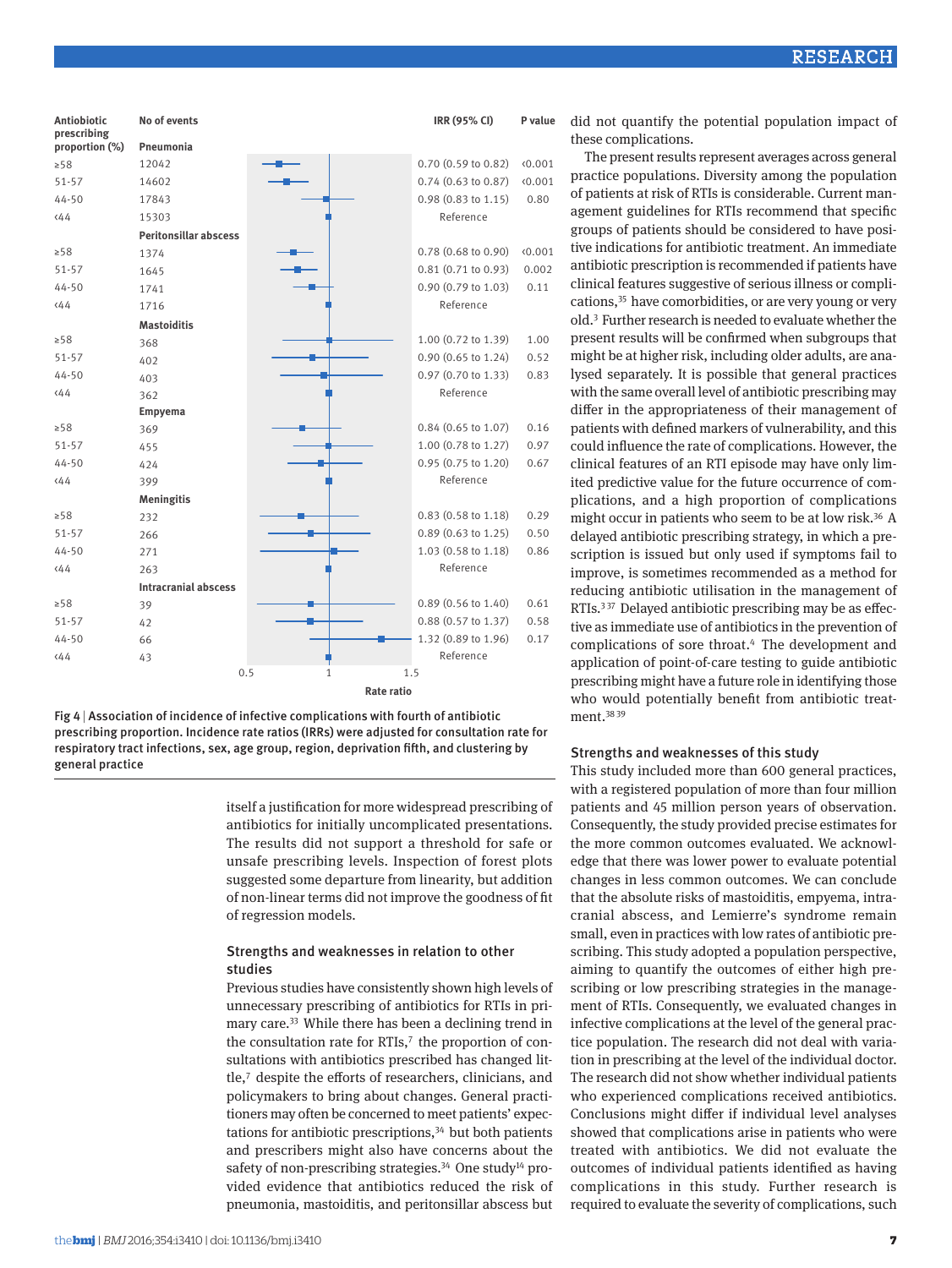## RESEARCH

| <b>Antibiotic</b><br>prescribing | No of events                 |             | IRR (95% CI)              | P value |
|----------------------------------|------------------------------|-------------|---------------------------|---------|
| rate (per 1000)                  | Pneumonia                    |             |                           |         |
| >185                             | 14334                        |             | $0.74$ $(0.58$ to $0.95)$ | 0.02    |
| 147-184                          | 15080                        |             | 0.76 (0.62 to 0.95)       | 0.01    |
| 115-146                          | 15932                        |             | 0.95 (0.79 to 1.14)       | 0.58    |
| $115$                            | 14444                        |             | Reference                 |         |
|                                  | <b>Peritonsillar abscess</b> |             |                           |         |
| >185                             | 1465                         |             | $0.84$ (0.68 to 1.03)     | 0.09    |
| 147-184                          | 1718                         |             | 0.92 (0.77 to 1.10)       | 0.38    |
| 115-146                          | 1640                         |             | 0.95 (0.81 to 1.11)       | 0.50    |
| $115$                            | 1653                         |             | Reference                 |         |
|                                  | <b>Mastoiditis</b>           |             |                           |         |
| >185                             | 419                          |             | 0.86 (0.53 to 1.38)       | 0.53    |
| 147-184                          | 418                          |             | 0.85 (0.56 to 1.28)       | 0.43    |
| 115-146                          | 366                          |             | 0.78 (0.54 to 1.11)       | 0.17    |
| $115$                            | 332                          |             | Reference                 |         |
|                                  | Empyema                      |             |                           |         |
| >185                             | 398                          |             | 0.86 (0.60 to 1.23)       | 0.42    |
| 147-184                          | 413                          |             | 0.89 (0.65 to 1.21)       | 0.44    |
| 115-146                          | 433                          |             | 1.03 (0.79 to 1.35)       | 0.81    |
| $115$                            | 403                          |             | Reference                 |         |
|                                  | <b>Meningitis</b>            |             |                           |         |
| >185                             | 258                          |             | 0.81 (0.49 to 1.34)       | 0.41    |
| 147-184                          | 265                          |             | 0.69 (0.44 to 1.06)       | 0.09    |
| 115-146                          | 237                          |             | 0.68 (0.47 to 1.00)       | 0.05    |
| $115$                            | 272                          |             | Reference                 |         |
|                                  | <b>Intracranial abscess</b>  |             |                           |         |
| >185                             | 31                           |             | $0.63$ $(0.33$ to $1.22)$ | 0.73    |
| 147-184                          | 61                           |             | 1.10 (0.65 to 1.85)       | 0.86    |
| 115-146                          | 52                           |             | 1.04 (0.65 to 1.67)       | 0.44    |
| $115$                            | 46                           |             | Reference                 |         |
|                                  |                              | 1.5<br>0.51 | $\overline{2}$            |         |
|                                  |                              |             | <b>Rate ratio</b>         |         |

Fig 5 | Association of incidence of infective complications with fourth of antibiotic prescribing rate. Incidence rate ratios (IRRs) were adjusted for consultation rate for respiratory tract infections, sex, age group, region, deprivation fifth, and clustering by general practice

> as pneumonia, and their outcomes, including mortality. Future studies might also make use of linked hospital episode data, which in recent years have become available for selected CPRD practices in England to evaluate patients in more detail who have been admitted to hospital. The risk of complications associated with different classes of antibiotics also merits study.

We acknowledge that there may be other complications, such as a proportion of all cases of septicaemia diagnosed in primary care, which might follow from an RTI. We acknowledge several sources of misclassification: we used a sample of the UK Clinical Practice Research Datalink (CPRD) to estimate consultation and prescribing rates; there is variation among general practices in the use of diagnostic categories<sup>40</sup>; general practice populations may vary in their use of out-ofhours and emergency services, whose generally higher antibiotic prescribing may not be captured in CPRD; and some general practices may use delayed antibiotic prescribing strategies, $4$  but these were not distinguished in the analysis of prescriptions issued. Use of near patient testing might possibly have contributed to better diagnosis during the period. These forms of misclassification generally tend to diminish estimated associations but might cause bias if effects are differentially distributed across prescribing categories. Diagnostic coding may have a subjective element<sup>41</sup> and bias might arise if low prescribing practices are more likely than high prescribing practices to code pneumonia to justify the prescription of an antibiotic. The research utilised non-randomised data, and we adjusted for age, sex, region, deprivation category, and general practice, but it is possible unmeasured confounders might have biased the reported associations. We also caution that, in the analysis of large datasets "significant" results must be judged in relation to their clinical importance. Antibiotic prescribing in the UK is high compared with some international comparators, and we cannot be sure that the associations reported here would also hold at very low antibiotic prescribing levels.

## Meaning of the study: possible explanations and implications for clinicians and policymakers

This study provides evidence that general practices prescribing antibiotics less often at consultations for RTIs may experience a slight increase in the incidence of pneumonia and peritonsillar abscess, both of which would be expected to respond to treatment while bacterial pathogens remain sensitive to antibiotics. No increase is likely in mastoiditis, empyema, meningitis, intracranial abscess, or Lemierre's syndrome. Even a large reduction in antibiotic prescribing was predicted to be associated with only a small increase in numbers

Table 3 | Associations of consultation and prescribing rates and proportions with infective complications. Incident rate ratios (IRR) are for a 10 unit increment in rate or proportion

|                         | RTI consultation rate (for 10 per<br>1000 increase) |         | Antibiotic prescribing rate for RTI<br>(for 10 per 1000 increase) |         | Proportion of RTI consultations with<br>antibiotic prescribed (for 10% increase) |                |
|-------------------------|-----------------------------------------------------|---------|-------------------------------------------------------------------|---------|----------------------------------------------------------------------------------|----------------|
| Infective complications | IRR* (95% CI)                                       | P value | IRR† (95% CI)                                                     | P value | <b>IRR1 (95% CI)</b>                                                             | <b>P</b> value |
| Pneumonia               | 1.015 (1.008 to 1.023)                              | < 0.001 | $0.959(0.941 \text{ to } 0.976)$                                  | < 0.001 | $0.87(0.83 \text{ to } 0.92)$                                                    | < 0.001        |
| Peritonsillar abcess    | 1.004 (0.998 to 1.010)                              | 0.18    | 0.968 (0.953 to 0.982)                                            | < 0.001 | $0.90(0.86 \text{ to } 0.94)$                                                    | < 0.001        |
| Mastoiditis             | 1.020 (1.005 to 1.034)                              | 0.007   | 1.008 (0.973 to 1.044)                                            | 0.67    | 1.00 (0.90 to 1.12)                                                              | 0.95           |
| Empyema                 | 1.005 (0.995 to 1.016)                              | 0.35    | 0.979 (0.953 to 1.005)                                            | 0.11    | $0.93$ (0.86 to 1.01)                                                            | 0.10           |
| Bacterial meninigitis   | 1.001 (0.987 to 1.016)                              | 0.86    | 0.986 (0.949 to 1.023)                                            | 0.45    | $0.94$ (0.84 to 1.06)                                                            | 0.30           |
| Intracranial abscess‡   | 1.003 (0.984 to 1.022)                              | 0.75    | 0.986 (0.938 to 1.035)                                            | 0.57    | 0.94 (0.81 to 1.09)                                                              | 0.40           |

\*Adjusted for sex, age group, region, deprivation fifth, and clustering by general practice.

†Adjusted for consultation rate for respiratory tract infections, sex, age group, region, deprivation fifth, and clustering by general practice. ‡Adjustment for general practice omitted.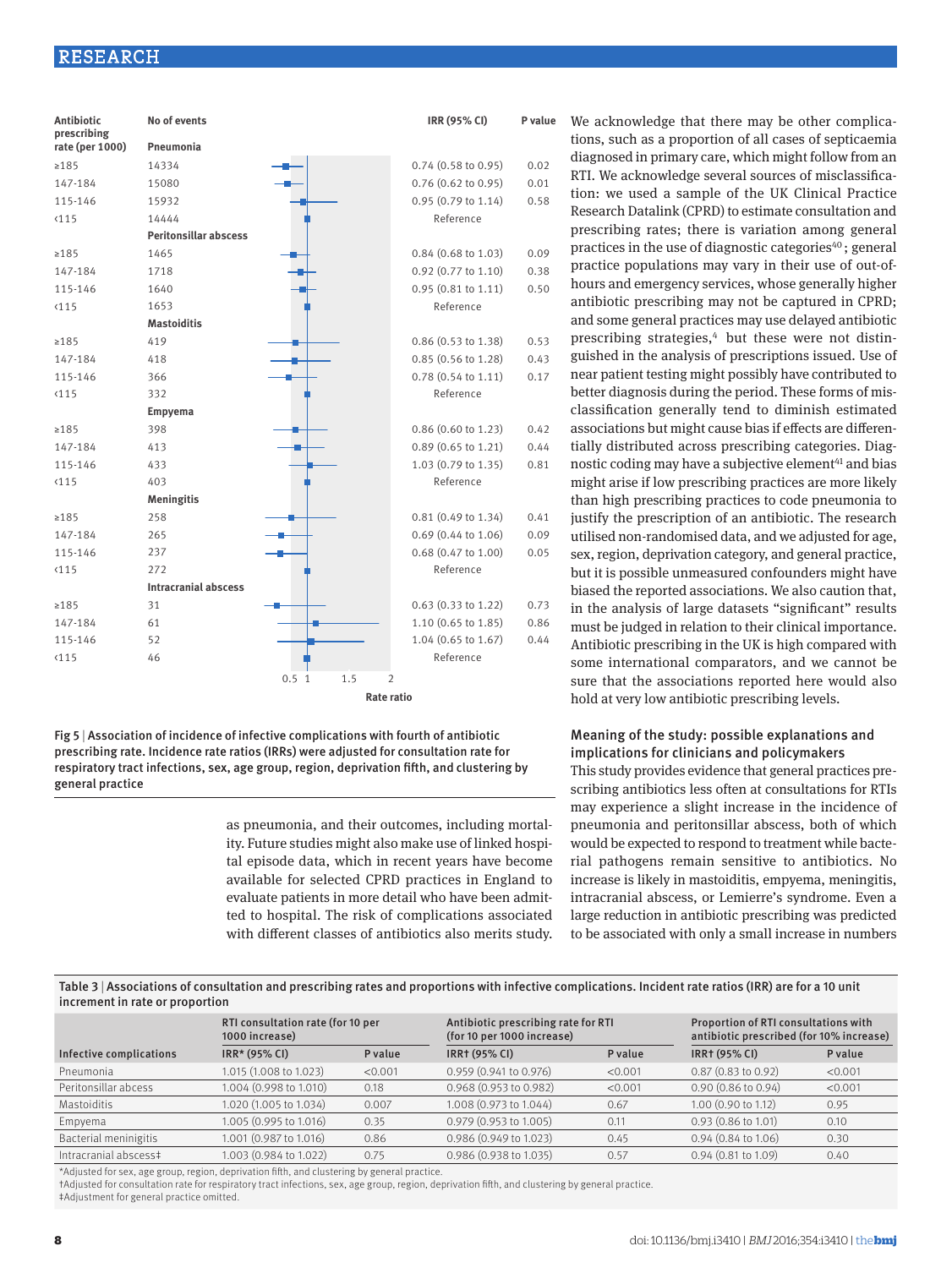#### Table 4 | Expected number of events over 10 years in a hypothetical high antibiotic prescribing general practice with 7000 patients

|                                  | Median (95% range) over 10 years                      |                                                                                                         |  |  |
|----------------------------------|-------------------------------------------------------|---------------------------------------------------------------------------------------------------------|--|--|
| <b>Measures</b>                  | No expected in general<br>practice with 7000 patients | Change after 10% absolute decrease<br>in proportion of RTI consultations<br>with antibiotics prescribed |  |  |
| No of RTI consultations          | 20300 (11340 to 30380)                                | $\Omega$                                                                                                |  |  |
| Antibiotic prescriptions for RTI | 13195 (11744 to 16037)*                               | $-2030$ ( $-1134$ to $-3038$ ) <sup>+</sup>                                                             |  |  |
| No of first episodes:            |                                                       |                                                                                                         |  |  |
| Pneumonia                        | 83 (82 to 85)                                         | 11 (6 to 15)                                                                                            |  |  |
| Peritonsillar abscess            | 9(9 to 9)                                             | $0.9$ (0.5 to 1.3)                                                                                      |  |  |
| Mastoiditis                      | 2(2 to 3)                                             | $\Omega$                                                                                                |  |  |
| Empyema                          | 3(2 to 3)                                             | $\Omega$                                                                                                |  |  |
| <b>Bacterial meningitis</b>      | 2(1 to 2)                                             | $\Omega$                                                                                                |  |  |
| Intracranial abscess             | $<$ 1                                                 | $\Omega$                                                                                                |  |  |
|                                  |                                                       |                                                                                                         |  |  |

RTI=respiratory tract infection.

\*Assuming average RTI consultation rate.

†Assuming no change in RTI consultation rate.

of cases observed over a 10 year period, and this would be expected to reduce the risks of antibiotic resistance, the side effects of antibiotics, and the medicalisation of largely self limiting illnesses. The safety outcomes of no antibiotic prescribing strategies for RTIs are an important aspect for communication to patients and the public in the context of wider communication strategies to support antimicrobial stewardship.42

#### Unanswered questions and future research

Further research is needed to quantify associations based on individual patient characteristics and consultation patterns in primary care, particularly in children and older adults, as we used age standardised prescribing measures. However, associations might vary in different age groups. We also recommend that future randomised studies should be sufficiently large to evaluate safety outcomes of strategies to reduce antibiotic prescribing.

Contributors: MCG, MVM, PL, ADH, RF, DJ, and MA contributed to the idea and design of the study. MCG analysed the data. JC checked and replicated the analysis. ATP advised on statistical analysis. MCG drafted the paper. All authors contributed to and approved the final draft. MCG is guarantor.

Funding: The research was supported by the UK National Institute for Health Research Health Technology Assessment programme initiative on antimicrobial drug resistance. The funders did not engage in the design and conduct of the study; collection, management, analysis, and interpretation of the data; or preparation, review, and approval of the manuscript. MCG and ATP were also supported by the National Institute of Health Research (NIHR) Biomedical Research Centre at Guy's and St Thomas' Hospitals. The views expressed are those of the author(s) and not necessarily those of the National Health Service, the NIHR, or the Department of Health. This study is based in part on data from the Clinical Practice Research Datalink obtained under licence from the UK Medicines and Healthcare products Regulatory Agency. However, the interpretation and conclusions contained in this report are those of the authors alone.

Competing interests: All authors have completed the ICMJE uniform disclosure form at www.icmje.org/coi\_disclosure.pdf and declare: no support from any organisation for the submitted work; no financial relationships with any organisations that might have an interest in the submitted work in the previous three years; no other relationships or activities that could appear to have influenced the submitted work.

Ethical approval: The protocol for the study was approved by the Clinical Practice Research Datalink (CPRD) independent scientific advisory committee, reference 14\_130A2. The CPRD has broad National Research Ethics Service Committee ethics approval for observational research studies. The research was conducted to inform a study funded by the NIHR Health Technology Assessment programme. The outcomes were selected from a wider range of safety outcomes proposed for the study because they were identified as being potentially associated with respiratory tract infections.

Data sharing: CPRD data were analysed under licence and are not available for sharing.

Transparency: The guarantor (MCG) affirms that the manuscript is an honest, accurate, and transparent account of the study being reported; that no important aspects of the study have been omitted; and that any discrepancies from the study as planned (and, if relevant, registered) have been explained.

This is an Open Access article distributed in accordance with the terms of the Creative Commons Attribution (CC BY 3.0) license, which permits others to distribute, remix, adapt and build upon this work, for commercial use, provided the original work is properly cited. See: http://creativecommons.org/licenses/by/3.0/.

- 1 Chief Medical Officer. *2011. Infections and the rise of antimicrobial resistance.*Vol 2. Department of Health, 2013. (Annual Report of the Chief Medical Officer.).
- 2 Laxminarayan R, Matsoso P, Pant S, et al. Access to effective antimicrobials: a worldwide challenge. *Lancet* 2016;387:168-75. doi:10.1016/S0140-6736(15)00474-2.
- 3 National Institute for Health and Care Excellence. *Prescribing of antibiotics for self-limiting respiratory tract infections in adults and children in primary care.*National Institute for Health and Clinical Excellence, 2008.
- Little P, Stuart B, Hobbs FD, et al. DESCARTE investigators. Antibiotic prescription strategies for acute sore throat: a prospective observational cohort study. *Lancet Infect Dis* 2014;14:213-9. doi:10.1016/S1473-3099(13)70294-9.
- 5 Spinks A, Glasziou PP, Del Mar CB. Antibiotics for sore throat. *Cochrane Database Syst Rev* 2013;11:CD000023.
- 6 Venekamp RP, Sanders S, Glasziou PP, Del Mar CB, Rovers MM. Antibiotics for acute otitis media in children. *Cochrane Database Syst Rev* 2013;1:CD000219.
- 7 Gulliford M, Latinovic R, Charlton J, Little P, van Staa T, Ashworth M. Selective decrease in consultations and antibiotic prescribing for acute respiratory tract infections in UK primary care up to 2006. *J Public Health (Oxf)* 2009;31:512-20. doi:10.1093/pubmed/fdp081.
- 8 Gulliford MC, Dregan A, Moore MV, et al. Continued high rates of antibiotic prescribing to adults with respiratory tract infection: survey of 568 UK general practices. *BMJ Open* 2014;4:e006245. doi:10.1136/ bmjopen-2014-006245.
- 9 van den Broek d'Obrenan J, Verheij TJM, Numans ME, van der Velden AW. Antibiotic use in Dutch primary care: relation between diagnosis, consultation and treatment. *J Antimicrob Chemother* 2014;69:1701-7. doi:10.1093/jac/dku005.
- 10 Little P, Stuart B, Francis N, et al. GRACE consortium. Effects of internet-based training on antibiotic prescribing rates for acute respiratory-tract infections: a multinational, cluster, randomised, factorial, controlled trial. *Lancet* 2013;382:1175-82. doi:10.1016/ S0140-6736(13)60994-0.
- 11 Gonzales R, Anderer T, McCulloch CE, et al. A cluster randomized trial of decision support strategies for reducing antibiotic use in acute bronchitis. *JAMA Intern Med* 2013;173:267-73. doi:10.1001/ jamainternmed.2013.1589.
- 12 Coxeter P, Del Mar CB, McGregor L, Beller EM, Hoffmann TC. Interventions to facilitate shared decision making to address antibiotic use for acute respiratory infections in primary care. *Cochrane Database Syst Rev* 2015;11:CD010907.
- 13 Sabuncu E, David J, Bernède-Bauduin C, et al. Significant reduction of antibiotic use in the community after a nationwide campaign in France, 2002-2007. *PLoS Med* 2009;6:e1000084. doi:10.1371/ journal.pmed.1000084.
- 14 Petersen I, Johnson AM, Islam A, Duckworth G, Livermore DM, Hayward AC. Protective effect of antibiotics against serious complications of common respiratory tract infections: retrospective cohort study with the UK General Practice Research Database. *BMJ* 2007;335:982. doi:10.1136/bmj.39345.405243.BE.
- 15 Brouwer MC, Coutinho JM, van de Beek D. Clinical characteristics and outcome of brain abscess: systematic review and meta-analysis. *Neurology* 2014;82:806-13. doi:10.1212/WNL.0000000000000172.
- 16 Sinave CP, Hardy GJ, Fardy PW. The Lemierre syndrome: suppurative thrombophlebitis of the internal jugular vein secondary to oropharyngeal infection. *Medicine (Baltimore)* 1989;68:85-94. doi:10.1097/00005792-198903000-00002.
- 17 Björk H, Bieber L, Hedin K, Sundqvist M. Tonsillar colonisation of Fusobacterium necrophorum in patients subjected to tonsillectomy. *BMC Infect Dis* 2015;15:264. doi:10.1186/s12879-015-0975-z.
- Centor RM, Atkinson TP, Ratliff AE, et al. The clinical presentation of Fusobacterium-positive and streptococcal-positive pharyngitis in a university health clinic: a cross-sectional study. *Ann Intern Med* 2015;162:241-7. doi:10.7326/M14-1305.